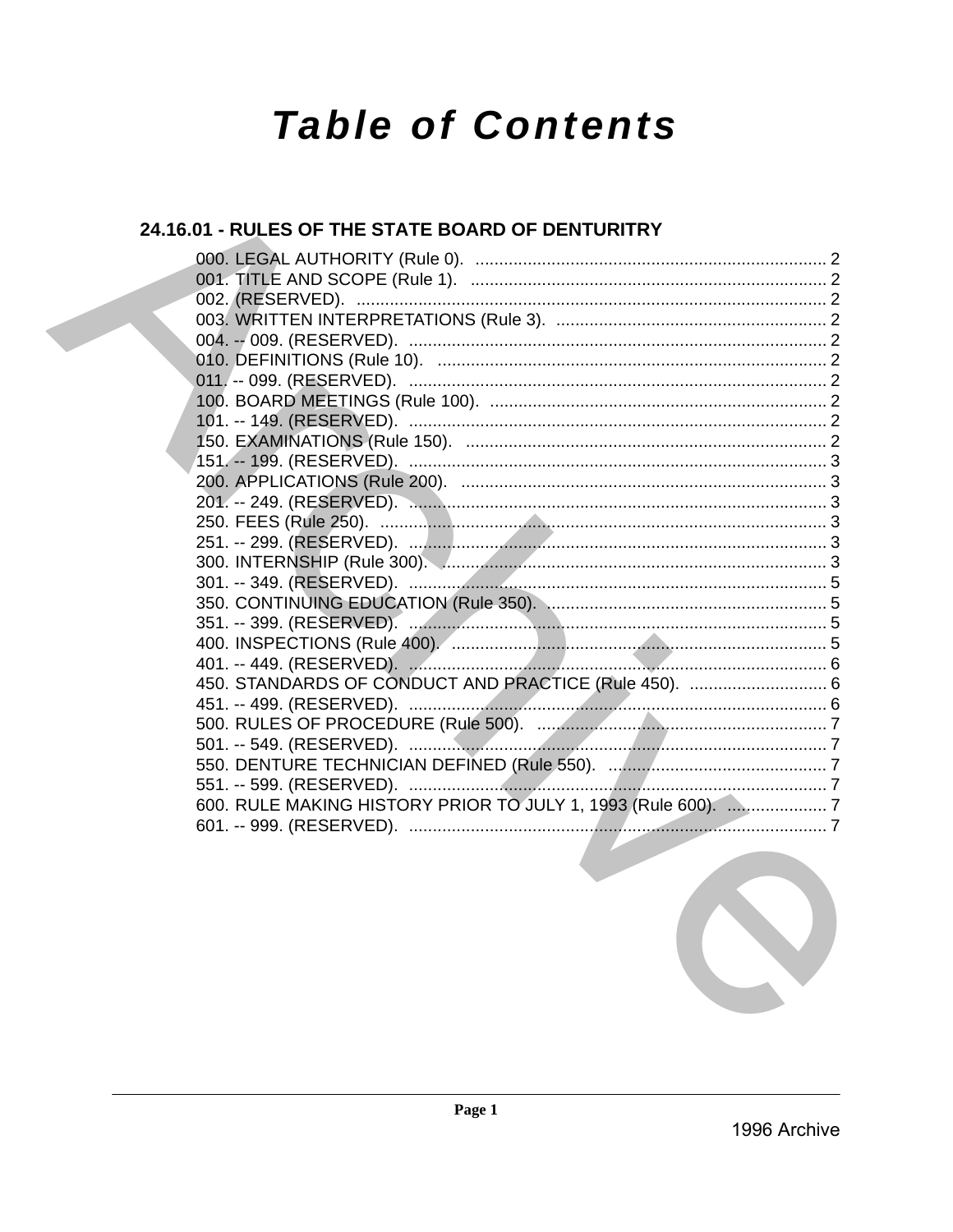#### **IDAPA 24 TITLE 16 Chapter 01**

#### **24.16.01 - RULES OF THE STATE BOARD OF DENTURITRY**

#### <span id="page-1-1"></span>**000. LEGAL AUTHORITY (Rule 0).**

In accordance with Section 54-3309, Idaho Code, the State Board of Denturitry shall promulgate rules which implement the provisions of Chapter 33, Title 54, Idaho Code. (7-1-93)

#### <span id="page-1-2"></span>**001. TITLE AND SCOPE (Rule 1).**

These rules shall be cited as IDAPA 24, Title 16, Chapter 01, "Rules of the State Board of Denturitry." (7-1-93)

#### <span id="page-1-3"></span>**002. (RESERVED).**

#### <span id="page-1-4"></span>**003. WRITTEN INTERPRETATIONS (Rule 3).**

<span id="page-1-0"></span>The board may have written statements which pertain to the interpretation of the rules of this chapter. Such interpretations, if any, are available for public inspection and copying at cost in the main office of the Bureau of Occupational Licenses. (7-1-93) 24.16.01 - RUE SIGN DE THE STATE BOARD OF DENTURITRY<br>
ARCHIVENTY (Buth the contract the processor of Change 3.1 The STATE BOARD OF DENTURITRY<br>
10. THE AND EXCIPTS (2014) (3) CODE AND COME BOARD OF DENTURITY shall promulta

#### <span id="page-1-5"></span>**004. -- 009. (RESERVED).**

# <span id="page-1-6"></span>**010. DEFINITIONS (Rule 10). 01. Board.** The State B

01. Board. The State Board of Denturitry, as prescribed in Section 54-3303(a), Idaho Code. (7-1-93)

#### <span id="page-1-7"></span>**011. -- 099. (RESERVED).**

#### <span id="page-1-8"></span>**100. BOARD MEETINGS (Rule 100).**

01. Dates. The board shall meet regularly on the first Friday of April and November of each year.

(7-1-93)

02. Place. Meetings shall be held at the Bureau of Occupational Licenses. (7-1-93)

03. Dates and Places. Dates and places may be changed through notification by the board at least ten (10) days prior to the regular meeting date or the date established for a meeting whichever is earlier. (7-1-93)

#### <span id="page-1-9"></span>**101. -- 149. (RESERVED).**

#### <span id="page-1-10"></span>**150. EXAMINATIONS (Rule 150).**

01. Date of Licensure Exam. Date of Licensure examination. The licensure examination will be held on the first Monday in June. (7-1-93) annually on the first Monday in June.

02. Competency Exam. Competency examinations may be taken at any time arrangements with an Idaho Education Institution to administer the examination can be made after approval of the application.<br>Arrangements to take the competency examination is the responsibility of the applicant. (7-1-93) Arrangements to take the competency examination is the responsibility of the applicant.

03. Place. All examinations will be administered at an Idaho Educational Institution designated by the board.  $(7-1-93)$ 

04. Content. Examinations shall be written, oral, and practical demonstration of skills. (7-1-93)

05. Grading. An applicant to pass the examination must obtain an average percentage score of seventyfive percent (75%) or better. The written and practical examinations shall carry equal weight. The oral examination results may not adjust an average score downward but may add two (2) percentage points to the average score when<br>the board rules the examination passed. (7-1-93) the board rules the examination passed.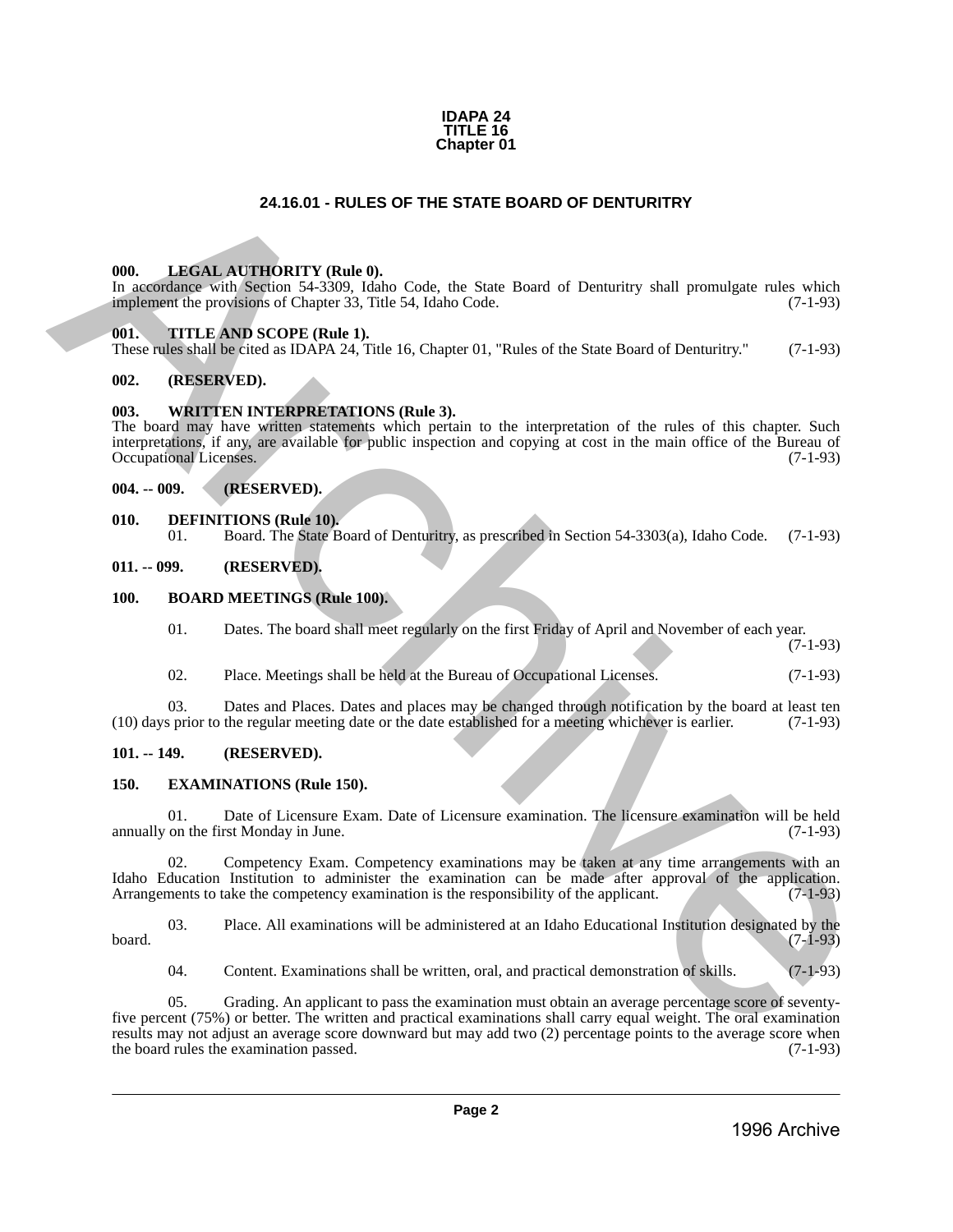#### <span id="page-2-0"></span>**151. -- 199. (RESERVED).**

#### <span id="page-2-1"></span>**200. APPLICATIONS (Rule 200).**

01. Application Filing Date. Licensure applications must be received in the Bureau of Occupational Licenses on or before March 1 preceding the June examination. Applications received after that date will be held over<br>for scheduling the following year. (7-1-93) for scheduling the following year.

02. Application Form for Licensure. Applications for licensure shall be made on forms approved by the board and furnished by the Bureau of Occupational Licenses and shall include all other documents necessary to establish the applicant meets the requirements for licensure except examination and is eligible to take the licensure  $\alpha$  examination. (7-1-93)

03. Application Form for Competency Exam. Applications for the competency examination shall be made on forms approved by the board and furnished by the Bureau of Occupational Licenses and shall include all other documentation necessary to establish the applicants' internship equivalency except for examination. (7-1-93)

04. Application Must Be Complete. All applications must be complete in every respect and accompanied by the appropriate fees before being considered received by the Bureau of Occupational Licenses.

(7-1-93)

#### <span id="page-2-2"></span>**201. -- 249. (RESERVED).**

<span id="page-2-3"></span>**250. FEES (Rule 250).**

The following fees are established by the board: (7-1-93) (7-1-93)

01. License Application and Exam Fee. License application and examination fee - Three hundred dollars (\$300). (7-1-93)

02. Competency Application And Exam Fee. Competency application and examination fee - Three hundred dollars  $(\$300)$ . (7-1-93)

03. Intern Application and Permit Fee. Intern application and permit fee - Three hundred dollars (\$300). (7-1-93)

04. Initial License Fee. Initial license fee - Three hundred dollars (\$300). (7-1-93)

05. Annual Renewal Fee. Annual renewal fee - Three hundred dollars (\$300). The annual renewal fee must be accompanied with certification of the applicant having met the required continued education set forth in Section 54-3313, Idaho Code, and Section 350. (8-24-94) Section 54-3313, Idaho Code, and Section 350.

#### <span id="page-2-4"></span>**251. -- 299. (RESERVED).**

#### <span id="page-2-5"></span>**300. INTERNSHIP (Rule 300).**

Requirements and conditions for internship: To be eligible for internship the applicant must have completed the educational requirements set forth in Section 54-3310(b), Idaho Code, or have denturitry experience of three (3) years within the five (5) years immediately preceding application. Where an internship is established based on experience the internship is valid only while the intern is actively pursuing completion of Idaho licensure requirements. Application shall be made on forms provided by the Bureau of Occupational Licenses documenting the location of practice; name and address of the supervising denturist or dentist; sworn or affirmed statement by the supervising denturist or dentist; sworn or affirmed statement by the supervisor accepting supervision of the intern; sworn statement by applicant that he is knowledgeable of law and rules and will abide by all requirements of such law and rules and such other information necessary to establish applicant's qualifications for licensure as a denturist and establish compliance with pre-intern requirements. (7-1-93) 151. - 199. (RESERVED).<br>
201. ATTILICATIONS (Rab 200).<br>
202. ATTILICATIONS (Rab 200).<br>
11:eneo Universidade Filing Data Licenson explication must be accelered after the attack of Oceansidal interactions and the set of the

Equivalency. A person shall be considered to have the equivalent of two (2) years internship under a licensed denturist who successfully completes the competency examination approved by the board, administered by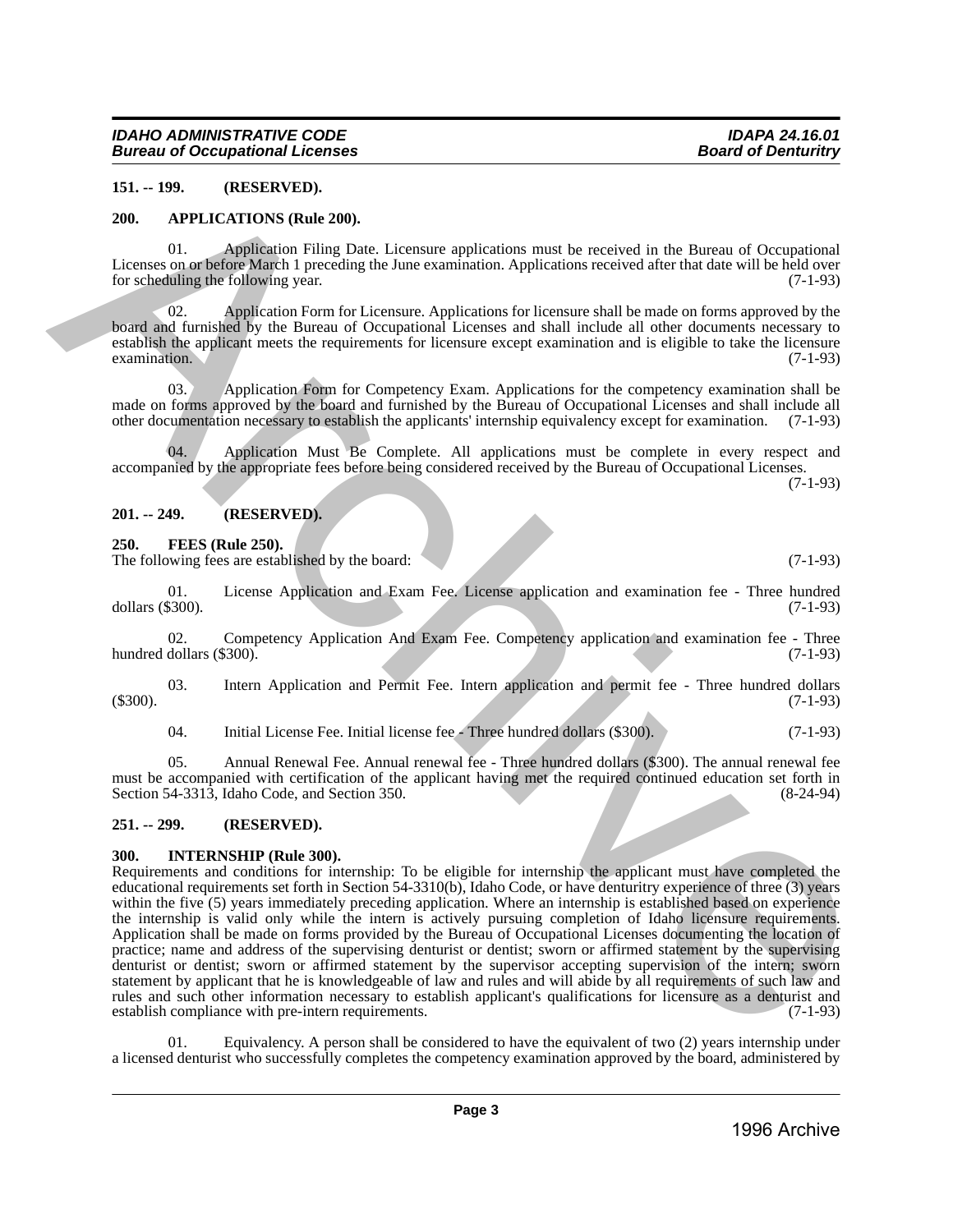#### *IDAHO ADMINISTRATIVE CODE IDAPA 24.16.01* **Bureau of Occupational Licenses**

|                                    | an Idaho Educational Institution and who has met and verifies one (1) of the following within the five (5) years<br>immediately preceding application:                                                              | $(7-1-93)$ |
|------------------------------------|---------------------------------------------------------------------------------------------------------------------------------------------------------------------------------------------------------------------|------------|
| a.                                 | Two (2) years internship under a licensed dentist, or;                                                                                                                                                              | $(7-1-93)$ |
| $\mathbf{b}$ .                     | Two (2) years in the military as a technician in the dental field, or;                                                                                                                                              | $(7-1-93)$ |
| c.                                 | Three (3) years experience as a denturist under licensure in another state or Canada, or;                                                                                                                           | $(7-1-93)$ |
|                                    | Five (5) years experience in denturitry attested to by affidavits sworn to by three (3) responsible<br>adult citizens excluding close relatives and clergy.                                                         | $(7-1-93)$ |
| 02.<br>licensure.                  | Internship Not to Exceed One (1) Year. Internship not to exceed one (1) year acquired through a<br>formal training program in an acceptable school will be accepted toward the two (2) year required internship for | $(7-1-93)$ |
| 03.                                | Training Requirements. Each year of required internship shall consist of two thousand (2,000)<br>clock hours of training and performance of the following minimum procedures for licensure.                         | $(7-1-93)$ |
| a.<br>following:                   | Procedures shall include all steps required in constructing a finished denture but not limited to the                                                                                                               | $(7-1-93)$ |
| i.                                 | Patient charting - Thirty-six (36) minimum.                                                                                                                                                                         | $(7-1-93)$ |
| ii.                                | Operatory sanitation - Thirty-six (36) minimum.                                                                                                                                                                     | $(7-1-93)$ |
| iii.                               | Oral examination - Thirty-six (36) minimum.                                                                                                                                                                         | $(7-1-93)$ |
| iv.                                | Impressions, preliminary and final (pour models, custom trays) - Thirty-six (36) minimum.                                                                                                                           | $(7-1-93)$ |
| V.                                 | Bite registrations - Twelve (12) minimum.                                                                                                                                                                           | $(7-1-93)$ |
| vi.                                | Articulations - Twelve (12) minimum.                                                                                                                                                                                | $(7-1-93)$ |
| vii.                               | Set ups - Twelve (12) minimum.                                                                                                                                                                                      | $(7-1-93)$ |
| viii.                              | Try ins - Twelve (12) minimum.                                                                                                                                                                                      | $(7-1-93)$ |
| ix.                                | Processing (wax up, flask-boil out, packing, grind-polish) - Thirty-six (36) minimum.                                                                                                                               | $(7-1-93)$ |
| X.                                 | Delivery-post adjustment - Thirty-six (36) minimum.                                                                                                                                                                 | $(7-1-93)$ |
| b.                                 | Processed relines (one (1) plate = one (1) unit) - Twenty-four (24) units.                                                                                                                                          | $(7-1-93)$ |
| c.                                 | Tooth repairs - Forty-eight (48) minimum.                                                                                                                                                                           | $(7-1-93)$ |
| d.                                 | Broken or fractured plates or partials - Forty-eight (48) minimum.                                                                                                                                                  | $(7-1-93)$ |
| 04.<br>completion of the training. | Reporting Requirements. Interns must file reports, attested to by the supervisor, with the board on<br>forms provided by the Bureau of Occupational Licenses on a monthly basis and recapped at termination or      | $(7-1-93)$ |
| 05.                                | Denture Clinic Requirements. Denture clinic requirements for approved internship training:                                                                                                                          | $(7-1-93)$ |

a. There shall be not more than one (1) internee per licensed denturist or dentist who is practicing at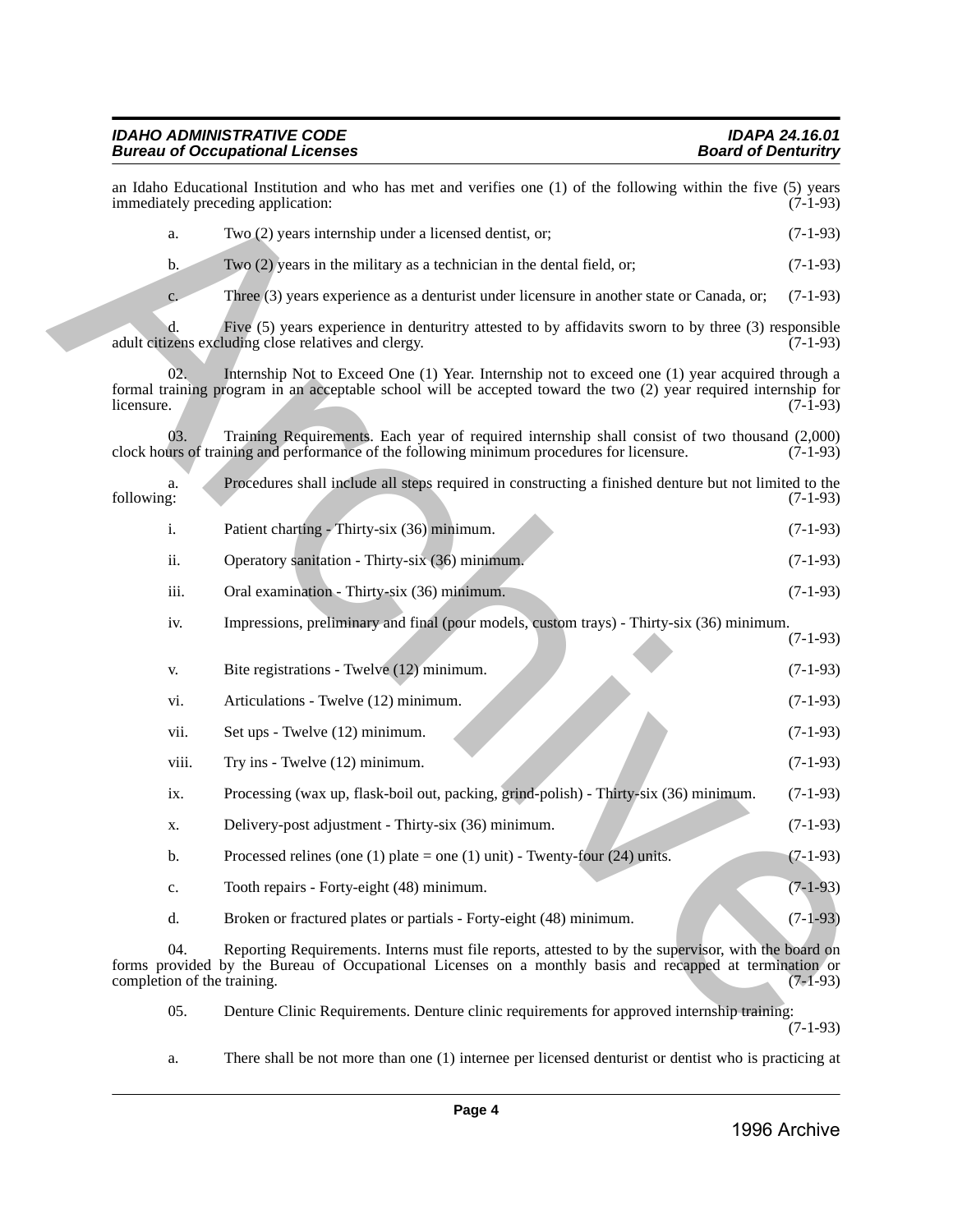#### *IDAHO ADMINISTRATIVE CODE IDAPA 24.16.01 Bureau of Occupational Licenses*

the clinic on a full time basis. (7-1-93)

b. There shall be a separate work station in the laboratory area for each intern with standard equipment, i.e. lathe, torch and storage space. The intern shall provide necessary hand tools to perform the duties of the denture profession. Use of the operatory facilities and other equipment will be shared with the intern. (7-1-93)

#### <span id="page-4-0"></span>**301. -- 349. (RESERVED).**

#### <span id="page-4-1"></span>**350. CONTINUING EDUCATION (Rule 350).**

The board may accredit education programs for purposes of continuing education where the subject matter of the program is determined to be pertinent to the practice of denturity. (7-1-93) program is determined to be pertinent to the practice of denturitry.

01. Subjects. Subjects deemed pertinent to the practice of denturitry are those set forth in Section 54-<br>Idaho Code and may also include ethics courses. (7-1-93)  $3311(b)$ , Idaho Code and may also include ethics courses.

02. Request For Approval. Requests for approval of continuing education programs must be made to the board, in writing, and provide an outline of the program which the board is being asked to approve. The request must also address the matters set forth in Subsection 350.05 below. Requests may accompany the annual renewal form or may be made to the board in advance of the program for which approval is sought as indicated in Subsection 350.03, below. (7-1-93) the circuit time hast.<br>
Yellow the mass has present work, station in the laboratory area for each internet of a candidal<br>
contained behaviour in the station of the station of the station of the station of the station of t

03. Requests For Pre-Approval. Requests for pre-approval of continuing education programs must be made to the board, in writing, and provide an outline of the program which the board is being asked to approve.<br>Requests for pre-approval must also address the matters set forth in Subsection 350.05, below. (7-1-93) Requests for pre-approval must also address the matters set forth in Subsection 350.05, below.

a. Requests for pre-approval must be received by the Bureau of Occupational Licenses no less than 1) working days prior to the date of the program. (7-1-93) eleven  $(11)$  working days prior to the date of the program.

b. Requests for pre-approval which are not denied within ten  $(10)$  working days from receipt by the will be deemed approved.  $(7-1-93)$ Bureau will be deemed approved.

c. Only those continuing education programs sponsored by recognized educational institutions (such as accredited colleges or universities), state or national denturist boards or associations, will be eligible for pre-<br>approval consideration by the board. All other programs will be considered at the time of renewal. (7-1 approval consideration by the board. All other programs will be considered at the time of renewal.

04. Credit For Continuing Education Attendance. Continuing education credit will be given only for ne in attendance by the licensee. No credit will be given for non-instructive time. (7-1-93) actual time in attendance by the licensee. No credit will be given for non-instructive time.

05. Requests For Approval of Programs. All requests for approval or pre-approval of educational programs must be accompanied by a statement that includes the name of the instructor or instructors, the date and time and location of the course, the specific agenda for the course, and a statement by the licensee of how the course is believed to be pertinent to the practice of denturitry as specified in Section 54-3311(b), Idaho Code. (7-1-93)

#### <span id="page-4-2"></span>**351. -- 399. (RESERVED).**

#### <span id="page-4-3"></span>**400. INSPECTIONS (Rule 400).**

Who May Examine or Inspect. The board or its agents may examine and inspect the place of business of any denturist at anytime during business hours or upon at least seventy-two (72) hours notice made by U.S. mail to the address of record of the denturist when the board or its agents are unable to establish the regular business hours. (7-1-93) business hours.

02. Reason for Inspection. Inspections are made to insure compliance with the Standards of Conduct and practice set forth in Section 450. Deficiencies are a violation of Section 450 and actionable against the denturist under Section 54-3314(c), Idaho Code.  $(7-1-93)$ under Section 54-3314(c), Idaho Code.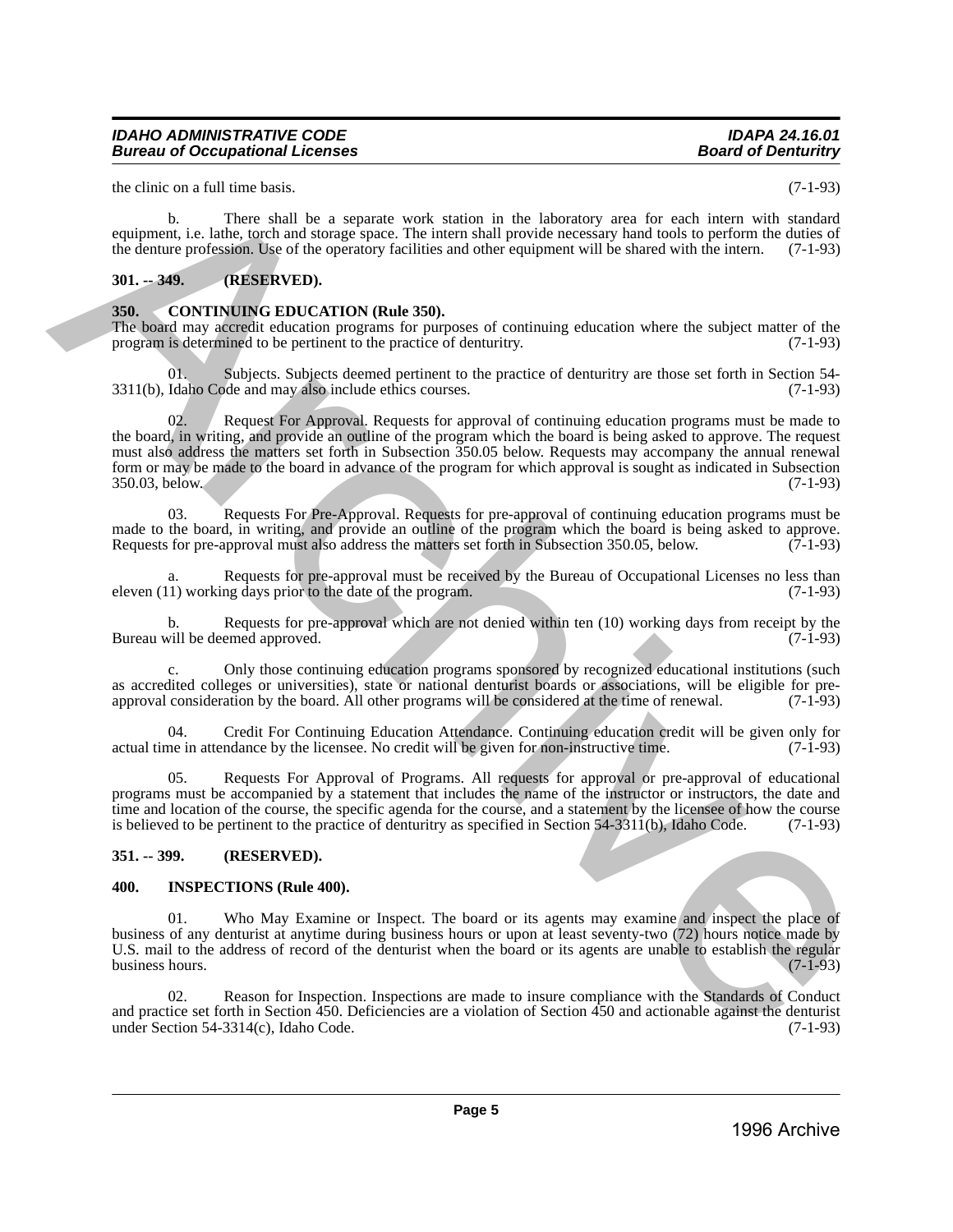#### <span id="page-5-0"></span>**401. -- 449. (RESERVED).**

#### <span id="page-5-1"></span>**450. STANDARDS OF CONDUCT AND PRACTICE (Rule 450).**

- $01.$  Sanitation.  $(7-1-93)$ 
	- a. There shall be three (3) separate rooms; a reception room, and operatory room and a laboratory. (7-1-93)

- c. The laboratory room shall have hot and cold running water, and basin with approved disposal (8-24-94) system. (8-24-94)
- d. There shall be a method of sterilization and disinfection evident and in use to insure the protection of the public.
	- e. All floors, walls, ceiling and benches shall be kept in a sanitary condition at all times. (8-24-94)
	- f. Every patient shall have a separate and clean bib and a disposable cup. (7-1-93)
	- g. Every denturist shall wear a clean and professional garment. (7-1-93)

| 401. -- 449.   |                                | (RESERVED).                                                                                                                                                                                          |                        |
|----------------|--------------------------------|------------------------------------------------------------------------------------------------------------------------------------------------------------------------------------------------------|------------------------|
| 450.           |                                | STANDARDS OF CONDUCT AND PRACTICE (Rule 450).                                                                                                                                                        |                        |
|                | 01.                            | Sanitation.                                                                                                                                                                                          | $(7-1-93)$             |
|                | a.                             | There shall be three (3) separate rooms; a reception room, and operatory room and a laboratory.                                                                                                      | $(7-1-93)$             |
|                | b.                             | The operatory room shall have hot and cold running water, basin with approved disposal system;<br>disinfectant soap; single-use towels, a cuspidor with running water and a closed waste receptacle. | $(8-24-94)$            |
| system.        | $\mathbf{c}$ .                 | The laboratory room shall have hot and cold running water, and basin with approved disposal                                                                                                          | $(8-24-94)$            |
| of the public. | $d$ .                          | There shall be a method of sterilization and disinfection evident and in use to insure the protection                                                                                                | $(8-24-94)$            |
|                | e.                             | All floors, walls, ceiling and benches shall be kept in a sanitary condition at all times.                                                                                                           | $(8-24-94)$            |
|                | f.                             | Every patient shall have a separate and clean bib and a disposable cup.                                                                                                                              | $(7-1-93)$             |
|                | g.                             | Every denturist shall wear a clean and professional garment.                                                                                                                                         | $(7-1-93)$             |
|                | h.                             | The hands of every denturist shall be washed in the presence of every patient with germicidal or<br>antiseptic soap and water. Every denturist shall wear disposable gloves.                         | $(8-24-94)$            |
|                | i.                             | Each licensed denturist must carry a current C.P.R. card.                                                                                                                                            | $(8-24-94)$            |
|                |                                | Adequate and conveniently located toilet facilities with hot and cold running water, basin with<br>approved disposal system, soap and single use towels will be provided within the building.        | $(8-24-94)$            |
|                | k.<br>the board or its agents. | All denturist offices shall be open to inspection anytime during the business hours to inspection by                                                                                                 | $(7-1-93)$             |
|                | 1.                             | All telephones must have emergency phone numbers placed on the telephone.                                                                                                                            | $(7-1-93)$             |
|                | 02.                            | Office Standards.                                                                                                                                                                                    | $(7-1-93)$             |
| work.          | a.                             | Denturists shall take care to use proper sterilization and sanitation techniques in all phases of their                                                                                              | $(7-1-93)$             |
|                | b.                             | A complete record of each patient shall be kept.                                                                                                                                                     | $(7-1-93)$             |
|                | c.                             | All teeth and materials used shall meet ADA standards.                                                                                                                                               | $(7-1-93)$             |
|                | 03.                            | General.                                                                                                                                                                                             | $(7-1-93)$             |
|                | a.                             | Conditions deemed by investigators to be a menace to the public health will be brought to the<br>attention of the board for consideration and immediate action.                                      | $(7-1-93)$             |
|                | b.                             | These Standards of Conduct and Practice shall be conspicuously posted in every<br>denturist's place of business.                                                                                     | licensed<br>$(7-1-93)$ |
| 451. -- 499.   |                                | (RESERVED).                                                                                                                                                                                          |                        |

#### <span id="page-5-2"></span>**451. -- 499. (RESERVED).**